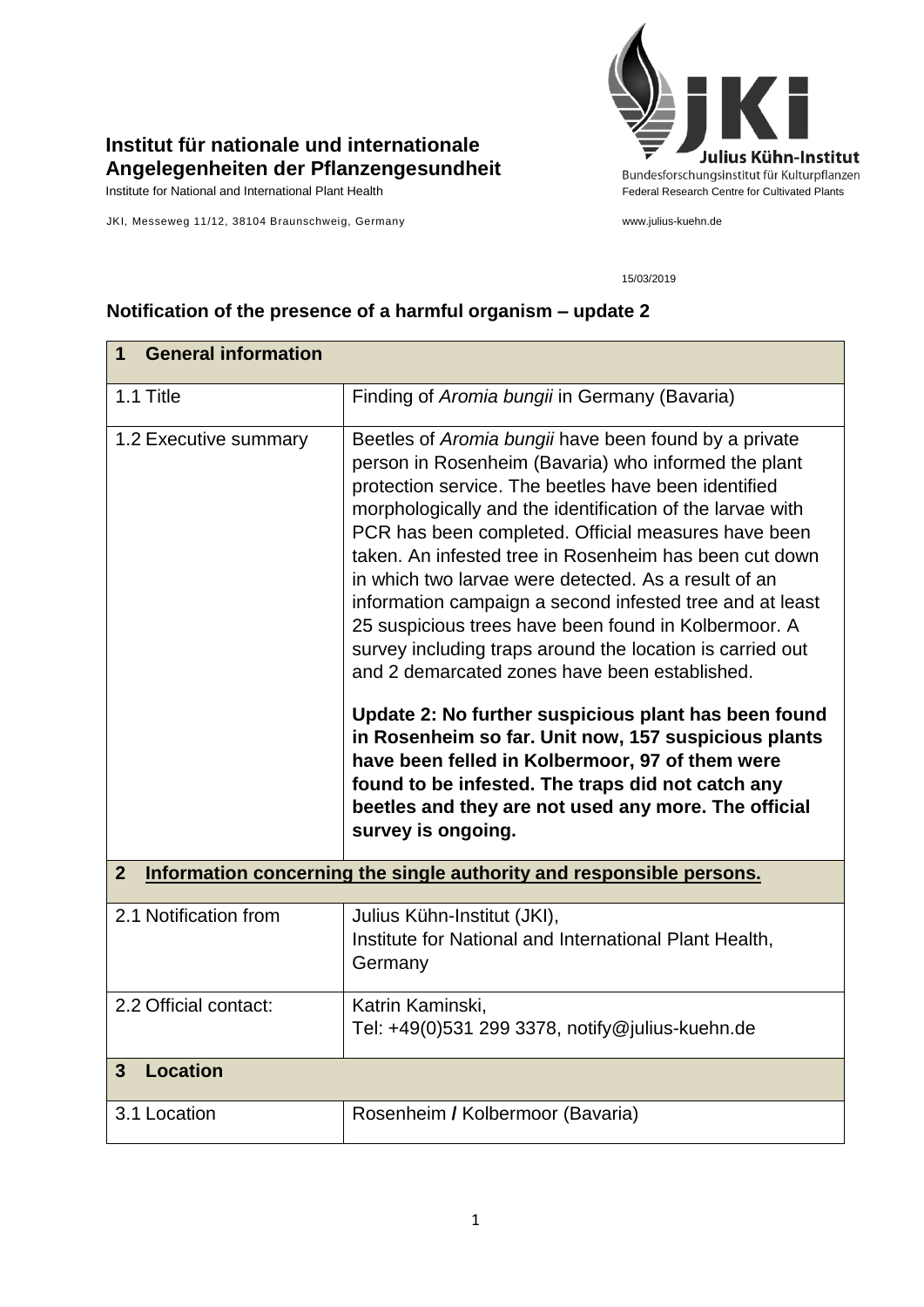| Reason of the notification and the pest status<br>4                                                                                         |                                                                                                                                                                                                                                                               |  |
|---------------------------------------------------------------------------------------------------------------------------------------------|---------------------------------------------------------------------------------------------------------------------------------------------------------------------------------------------------------------------------------------------------------------|--|
| 4.1 First finding in Germany<br>or in the area                                                                                              | 2) Finding of the harmful organism in part of the<br>territory of Germany in which that harmful organism<br>was previously found present in 2012. The new<br>finding is at this location and in a distance of app. 6<br>km from the first occurrence in 2012. |  |
| 4.2 Pest status of the area<br>where the harmful<br>organism has been found<br>present, after the official<br>confirmation.                 | Transient, only at one location, under eradication                                                                                                                                                                                                            |  |
| 4.3 Pest status in Germany<br>before the official<br>confirmation of the<br>presence, or suspected<br>presence, of the harmful<br>organism. | Transient, only at one location, under eradication                                                                                                                                                                                                            |  |
| 4.4 Pest status in Germany<br>after the official<br>confirmation of the<br>presence of the harmful<br>organism.                             | Transient, only at one location, under eradication                                                                                                                                                                                                            |  |
| Finding, sampling, testing and confirmation of the harmful organism.<br>$5\phantom{.0}$                                                     |                                                                                                                                                                                                                                                               |  |
| 5.1 How the presence or<br>appearance of the<br>harmful organism was<br>found.                                                              | 6) First beetles of the harmful organism were found<br>by a private person.                                                                                                                                                                                   |  |
| 5.2 Date of finding:                                                                                                                        | On 29 <sup>th</sup> July 2016 the private person from Rosenheim<br>informed the plant protection service Bayerische<br>Landesanstalt für Landwirtschaft (LfL).                                                                                                |  |
|                                                                                                                                             | Afterwards an Inspector of the LfL collected the<br>beetles for analysis and found a further beetle during<br>the visit on a Prunus tree in the private garden in<br>Rosenheim.                                                                               |  |
| 5.3 Sampling for laboratory<br>analysis.                                                                                                    | Samples of larvae have been taken during an official<br>inspection that was carried out by LfL on 2 <sup>nd</sup> August<br>2016. The larvae were found in a Prunus tree in                                                                                   |  |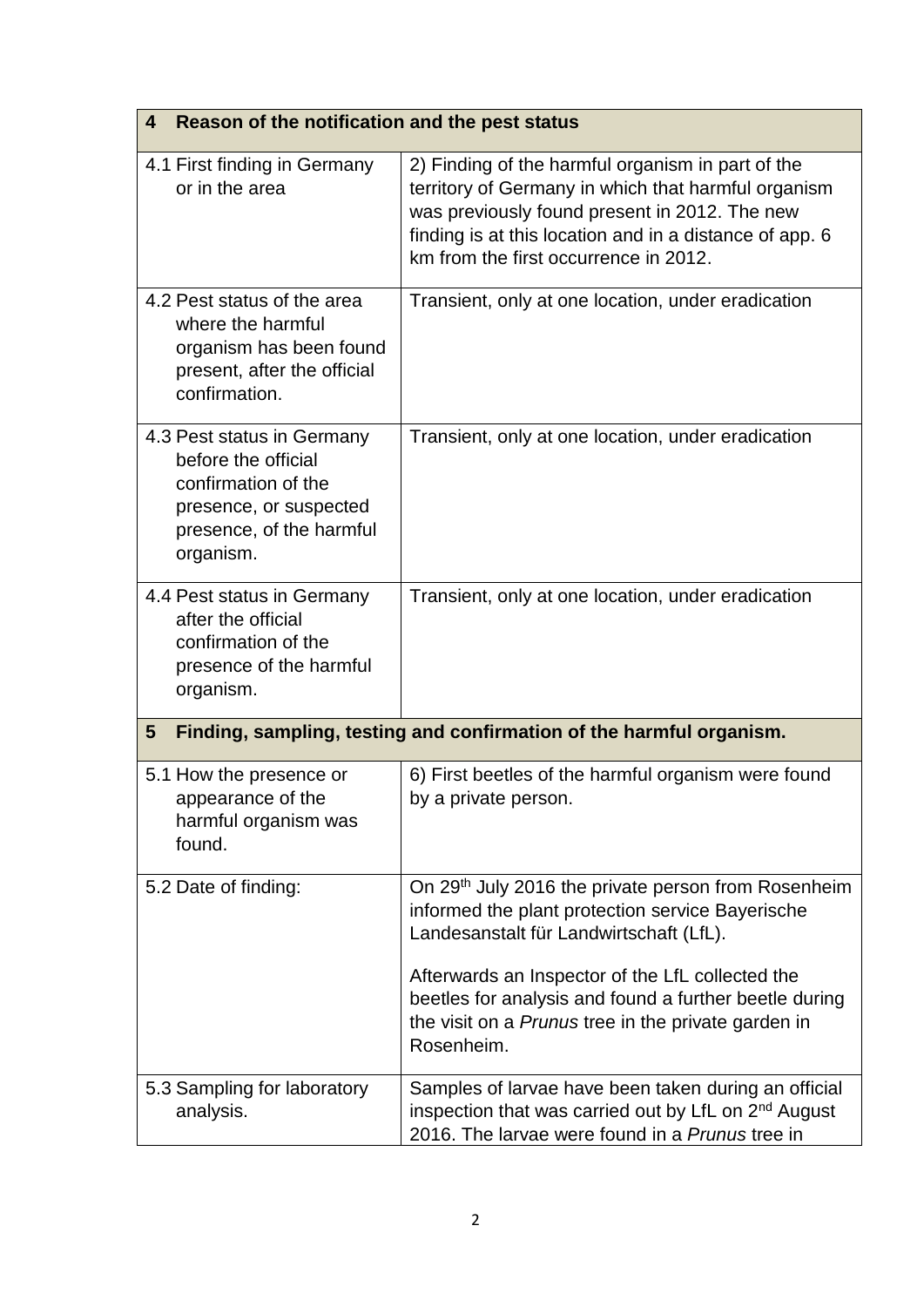|                                                                       | Rosenheim that showed boreholes. It has been felled<br>on that day.                                                                                                                                                                                                                                                |
|-----------------------------------------------------------------------|--------------------------------------------------------------------------------------------------------------------------------------------------------------------------------------------------------------------------------------------------------------------------------------------------------------------|
| 5.4 Name and address of the<br>Laboratory.                            | Bayerische Landesanstalt für Landwirtschaft (LfL)<br>(Bavaria)                                                                                                                                                                                                                                                     |
|                                                                       | Landwirtschaftskammer Nordrhein-Westfalen (North<br>Rhine-Westphalia)                                                                                                                                                                                                                                              |
| 5.5 Diagnostic method.                                                | The beetles were identified morphologically by LfL on<br>1 <sup>st</sup> August 2016.                                                                                                                                                                                                                              |
|                                                                       | On 3 <sup>rd</sup> August 2016, one larva from a tree in<br>Rosenheim was sent for PCR testing to the<br>Landwirtschaftskammer Nordrhein-Westfalen. In<br>October 2016, an additional larva from a tree in<br>Kolbermoor was also sent to the laboratory. The<br>results of the identification were both positive. |
| 5.6 Date of official<br>confirmation of the                           | 1 <sup>st</sup> August 2016 identification of the beetles.                                                                                                                                                                                                                                                         |
| harmful organism's<br>identity.                                       | 16 <sup>th</sup> August 2016 identification of the larva.                                                                                                                                                                                                                                                          |
|                                                                       |                                                                                                                                                                                                                                                                                                                    |
| 6                                                                     | Infested area, and the severity and source of the outbreak in that area.                                                                                                                                                                                                                                           |
| 6.1 Size and delimitation of<br>the infested area.                    | number of infested plants: 98 Prunus plants                                                                                                                                                                                                                                                                        |
| 6.2 Characteristics of the                                            | Open air - private garden                                                                                                                                                                                                                                                                                          |
| infested area and its<br>vicinity.                                    | Open air -urban area including forests and fields                                                                                                                                                                                                                                                                  |
| 6.3 Host plants in the infested<br>area and its vicinity.             | Host plants, especially Prunus spp.                                                                                                                                                                                                                                                                                |
| 6.4 Infested plant(s), plant<br>product(s) and other<br>$object(s)$ . | <i>Prunus</i> trees: 1 tree in Rosenheim (cherry), 97 trees<br>in Kolbermoor.                                                                                                                                                                                                                                      |
| 6.5 Severity of the outbreak.                                         | 98 plants are found to be infested.                                                                                                                                                                                                                                                                                |
| 6.6 Source of the outbreak.                                           | The source of the pest is unknown.                                                                                                                                                                                                                                                                                 |
| <b>Official phytosanitary measures.</b><br>$\overline{\mathbf{7}}$    |                                                                                                                                                                                                                                                                                                                    |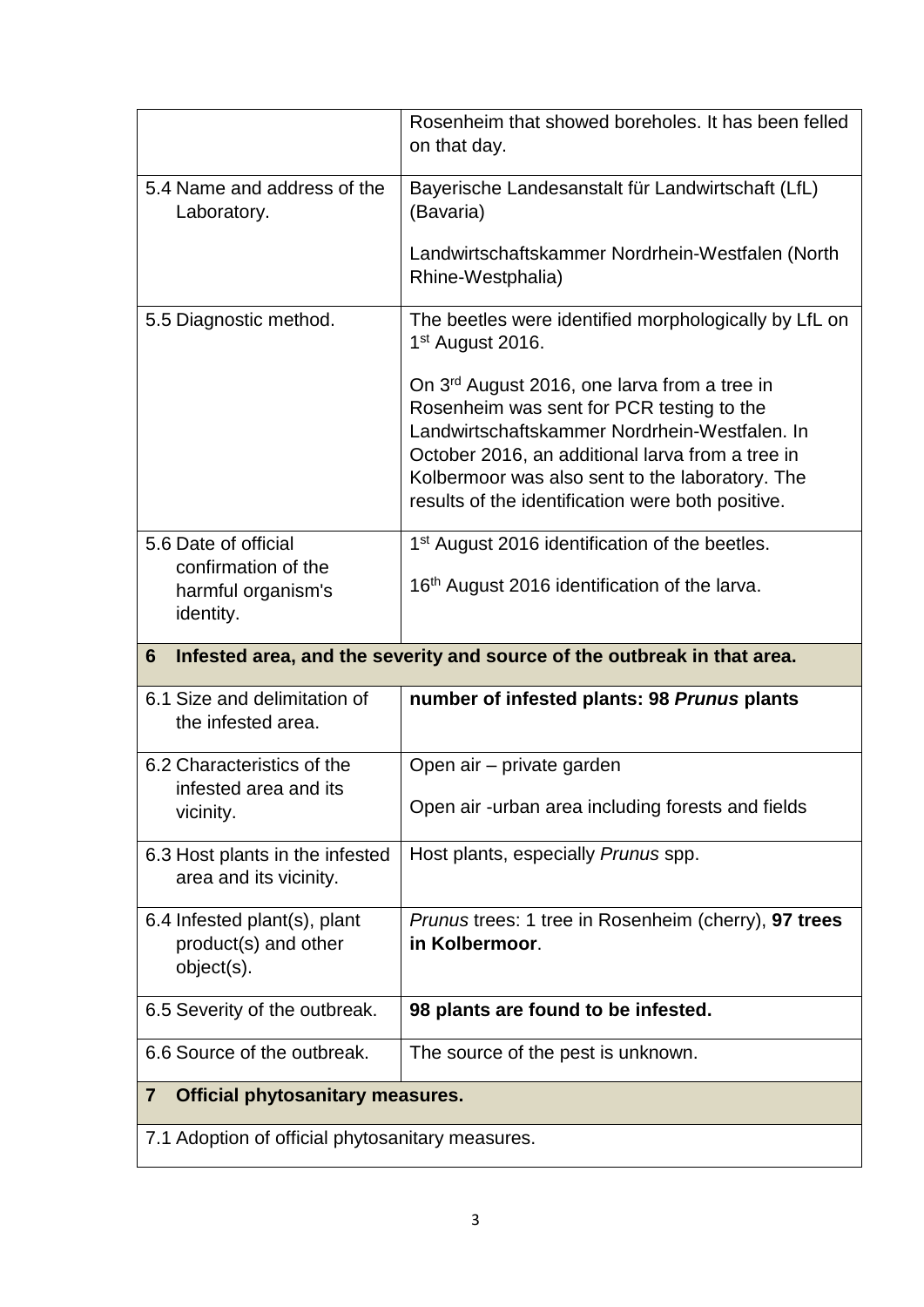First of all a survey will take place around the place of finding: Inspections are carried out and traps will be set up.

The *Prunus* tree in Rosenheim in which two larvae were found has been felled. The infested tree and suspiciously infested trees in Kolbermoor will be felled soon.

A demarcated zone including 2 circles have been established (see 7.3).

The demarcated zone is officially surveyed. Additionally, 110 traps were set up and checked regularly between August and October 2016 in the urban area of Rosenheim and Kolbermoor.

Already in August 2016 information of the public was started including regional newspapers, radio, and information on websites e.g. of the Amt für Ernährung. Landwirtschaft und Forsten (AELF) in Rosenheim to encourage citizens to look for the beetle and notify findings. LfL produced and distributed a flyer. In addition, informative meetings were held to inform citizens, associations and municipal administration. A reporting obligation for citizens has been introduced. Everybody must notify findings and suspicious findings of *Aromia bungii* to the plant protection service.

After the information campaign the plant protection service received many notes about suspicious findings from the public. Hereupon an infested tree was found in Kolbermoor in October 2016. During official inspections at Kolbermoor additional trees with typical symptoms have been found in Kolbermoor.

**Update: The suspicious trees have been felled and investigated. The General Decree will be updated soon. The owner of the host plants in the demarcated area are obliged to check their plants every second month for symptoms. In addition, official surveys are carried out. The awareness raising activities are continued in the concerned area.**

| 7.2 Date of adoption of the<br>official phytosanitary<br>measures.                   | The general decree was published on 7 <sup>th</sup> February<br>2017 (see attachment).                                                                                                                  |
|--------------------------------------------------------------------------------------|---------------------------------------------------------------------------------------------------------------------------------------------------------------------------------------------------------|
| 7.3 Identification of the area<br>covered by the official<br>phytosanitary measures. | A demarcated zone has been established include 2<br>circles of 2 km radius each. The area around the<br>location of the infested trees is surveyed, including<br>the use of traps (see 7.1).            |
| 7.4 Objective of the official<br>phytosanitary measures.                             | eradication                                                                                                                                                                                             |
| 7.5 Measures affecting the<br>movement of goods.                                     | Measures affect movement of goods:<br>There are some obligations for the movement of host<br>plants (Prunus spp.) und wood of host plants. A place<br>in each demarcated zone must be established where |